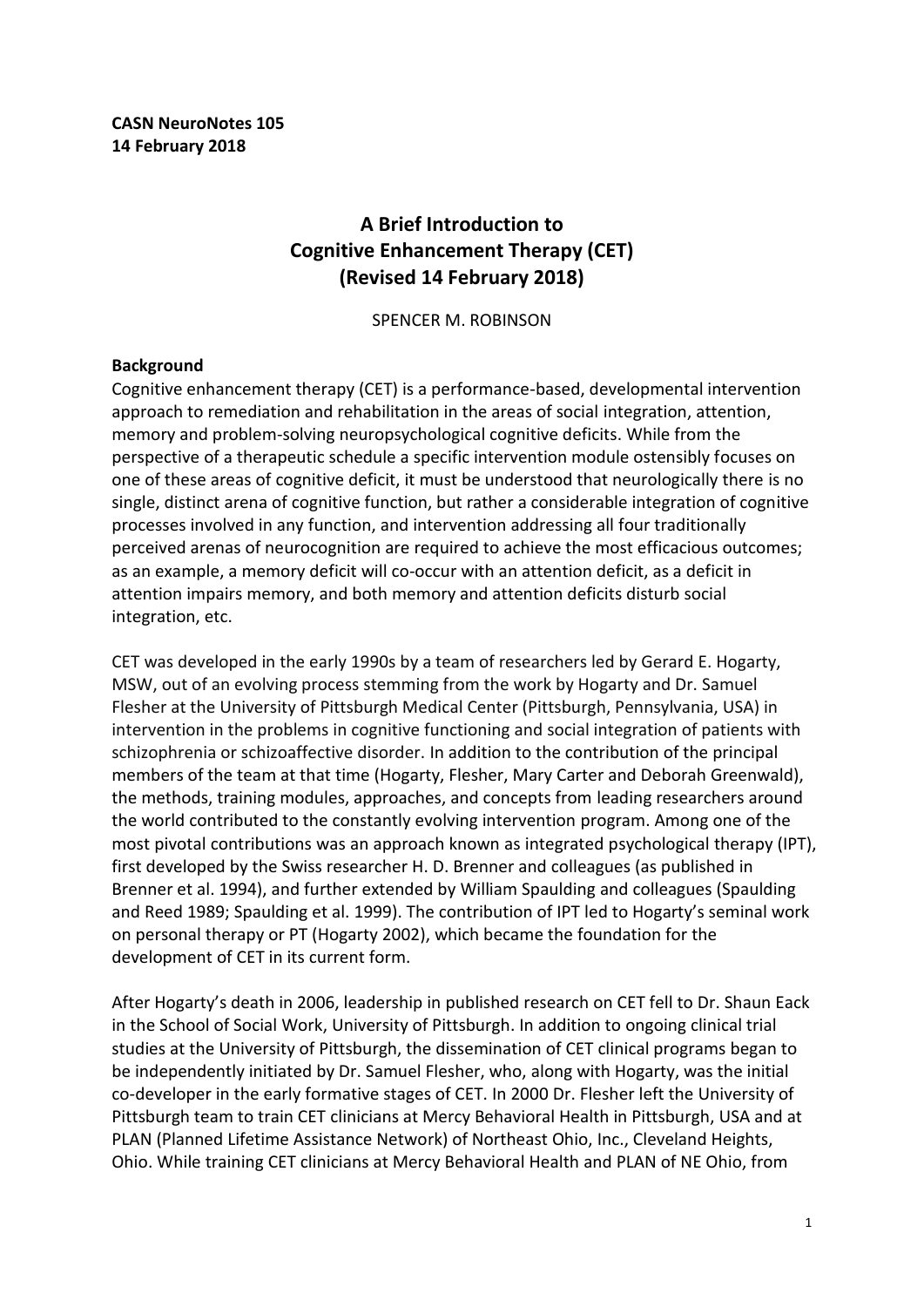2004 Dr. Flesher began to disseminate the CET program to other institutions under the program trademark CETCleveland®. Dr. Flesher directed CETCleveland training and dissemination until his death in 2010. From 2010 the Center for Cognition and Recovery, LLC, Beachwood, Ohio was formed as a joint venture between JFSA (Jewish Family Service Association), Cleveland, Ohio, and PLAN of NE Ohio, dedicated to training CETCleveland curriculum clinicians and disseminating the CETCleveland curriculum to different institutions providing mental health services. As of 2014, under the guiding hand of Mr. Ray Gonzalez, the founding executive director of the Center for Cognition and Recovery, the CETCleveland curriculum had been incorporated into 31 mental health facilities in eleven states in the USA. Over 144 CETCleveland curriculum programs had been completed, 44 groups in process. All the sites reported similar results with an 80 to 90% attendance rate and an 85% graduation rate. (Preceding data supplied by the Center for Cognition and Recovery, Beachwood, Ohio.) In 2011 the Center for Cognition and Recovery received the SAMHSA (Substance Abuse and Mental Health Services Administration of the United States Department of Health and Human Services) Science and Service Award for "demonstrating successful implementation of a recognized evidence-based intervention."

Although CET was initially developed for remediation of impairment in cognitive function and social integration in patients in the recovery phase of schizophrenia or schizoaffective disorder who were symptomatically stable but remained cognitively impaired, its remarkable efficacy has led to a major consideration of the use of CET intervention in a wider range of disorders with associated deficiencies in cognitive and social functioning. An example of the efficacy of CET for both subjects with schizophrenia and subjects with schizoaffective disorder may be seen in a large long-term randomized study funded by the United States National Institute of Mental Health that demonstrated both exceptional and enduring improvement in cognitive and social functional levels (Hogarty et al. 2004). In a two-year randomized controlled clinical trial study using CET intervention for subjects with schizophrenia and measured volumetric loss of gray matter, an outcome of significant volumetric increase of gray matter and protection from gray matter loss was effectively demonstrated (Eack et al. 2010).

As an example of general outcomes, in 2014 InterAct of Michigan reported that for the year prior to CET intervention, out of 19 CET participants, there were 156 hospital bed days that were reduced to 10 bed days for the CET treatment year and 0 bed days for the 2 months following CET graduation (as of 2/19/2014). Similarly, Bridgehaven Mental Health Services of Louisville, Kentucky reported that for the year prior to CET intervention, out of 13 CET participants there were 104 hospital bed days that were reduced to 0 bed days for the CET treatment year and 28 bed days (all attributed to a single client) for the 3 months following CET graduation (as of 2/21/2014). These results are consistent with reports from other CET programs. (All preceding data was supplied by the Center for Cognition and Recovery, Beachwood, Ohio.)

CET has been adopted by the Center for Excellence in Autism Research (CeFAR), University of Pittsburgh, as a major intervention in social and cognitive impairment in disorders on the autism spectrum, and randomized controlled clinical trial studies at CeFAR using CET intervention for subjects with autism are currently in progress, funded by the United States National Institutes of Health. CET is listed in the American Psychological Association (APA) *Catalog of Clinical Training Opportunities: Best Practices for Recovery and Improved*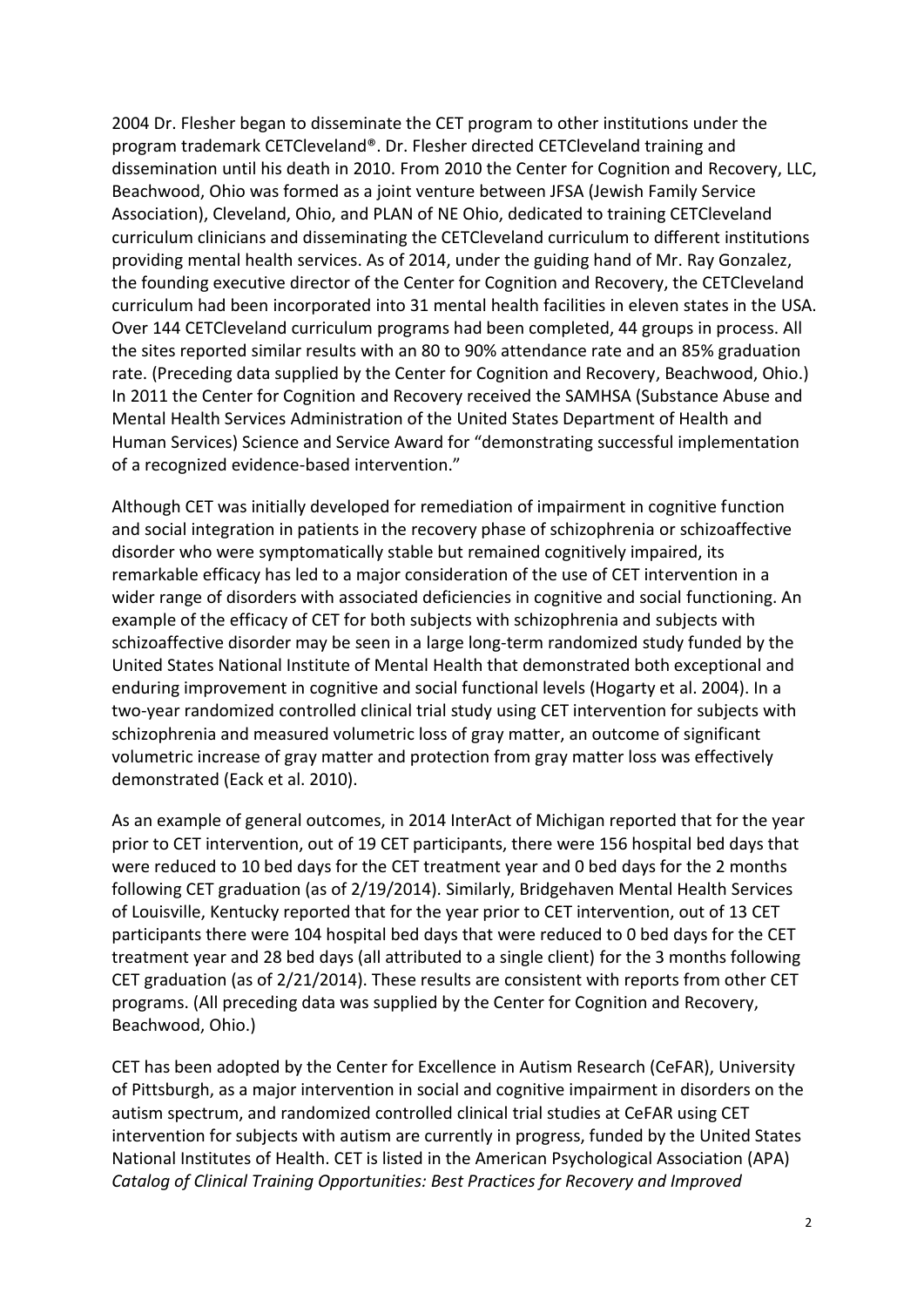*Outcomes for People with Serious Mental Illness* (APA/CAPP 2007). The APA *Catalog* is a compilation of "the best clinical practices known to improve outcomes and quality of life for adults with serious mental illness, identifying advanced clinical training initiatives that were immediately available without further development costs, and providing access to experts involved in the development or research of these state-of-the-art interventions" (APA/CAPP 2007, p. 4).

#### **Basic Principles**

The central basis of CET is the emphasis on social cognition. It is precisely this emphasis that distinguishes CET from other cognitive intervention approaches that tend to exclusively target traditionally perceived neuropsychological deficits in the specific arenas of attention, memory and problem solving, or modalities that attempt to externally define and remold faulty self-schema (such as cognitive behavior therapy), particularly in regard to persistent delusions and hallucinations. From the research of the CET team and major contributions from many leading researchers from around the world in the evolution of CET, a strong body of evidence indicates that social cognitive deficits are more disabling than other perceived discrete arenas of neuropsychological deficits (e.g. Hogarty and Flesher 1999; Penn et al. 1997; Corrigan and Penn 2001; Pinkham et al. 2003). While behavior can certainly be trained and conditioned to respond in what on the surface may appear to be a socially accepted manner, the fundamental underpinnings of human relationships – such as a correct and perceptive understanding of the intentions, feelings and behavior of another person; a real appreciation of the concepts and implicit values of the rules of conduct that govern social situations; and the acquisition of the spontaneous ability to generate an emphatic and appropriate response that facilitates the formation and maintenance of real bonding between one human being and another – are the areas of difficulty in social cognition that are most disabling in a variety of both developmental and acquired neurocognitive impairments. Evidence implies that these areas of deficits in social cognition are not effectively addressed by standard cognitive intervention approaches beyond mimicking and what are basically superficial adaptations.

Equally, evidence implies that cognitive deficits in schizophrenia (which, by extension, we may infer also applies to other severe neuropsychological disorders) are more global than specific, and likely implicate various underlying neuronal networks (see for example Blanchard and Neale 1994; Mohamed et al. 1999). Such profound heterogeneity has been explained in terms of the concept of a "core" neural mechanism though it has also been proposed that developmentally compromised neuronal systems that support other perceived discrete neurocognitive functions are likely to differ, at least in part, from the primary pathways that underlie social cognition (see for example Pinkham et al. 2003, Brothers 1990). The key point of this debate is that evidence would seem to indicate that cognition itself is a diffuse phenomenon, and each of the various proposed areas of cognition, rather than a process of a particular dedicated set of neuronal pathways, are formed through a connection of a number of different pathways that figure into many different cognitive functions, the perceived cognitive functions simply the effect of the interaction with each other through interconnected neuronal pathways, each so-called discrete cognitive function an inherent component of other so-called cognitive functions,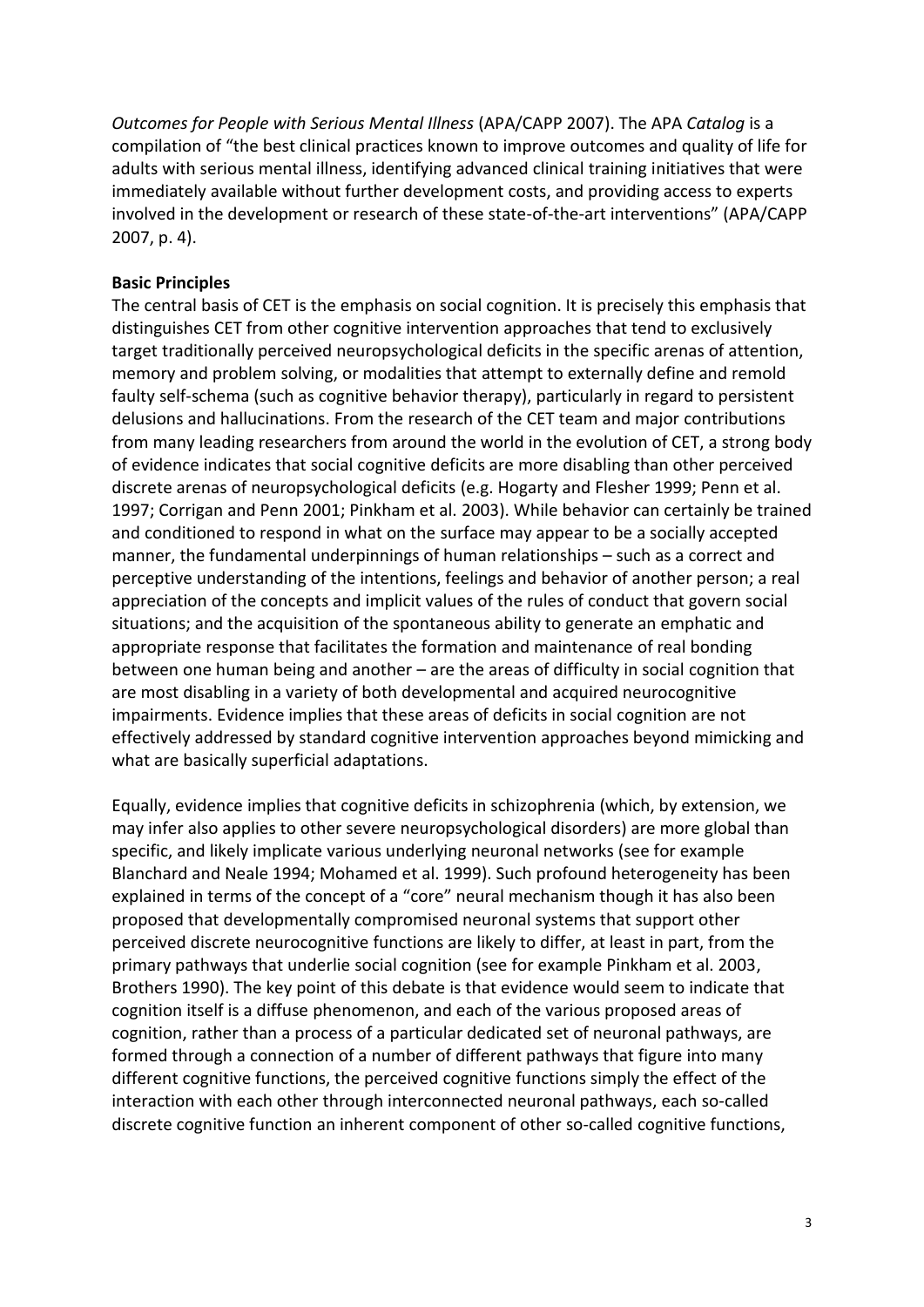the interaction of which constituting specific types of perceived cognitive abilities. It is the quality (i.e. timing, speed, precision, strength, balance, etc.) of neuronal interaction that is the core issue in cognitive impairment.

It is this understanding of cognitive abilities and the obverse, cognitive dysfunction, that forms the central paradigm of CET. This paradigm is manifest in CET by the set of cognitive training exercises, that though address specific traditionally proposed areas of neuropsychological cognitive deficits, integrate these sets both in the training sessions and in follow-up interactive group sessions where the skills developed through the sets of computer-aided training are exercised in a socially interactive environment transforming the skills learned in the computer sessions into social experiences, incorporating the learned responses and social experiences into real-life spontaneous social integration. In CET specific areas of cognitive deficit are rehabilitated through integrated training, with the understanding that no so-called discrete cognitive function is actually discrete, but is dependent on the integration of other cognitive facilities and all must be exercised together to effect real improvement in cognitive function. Integration and interaction are the key components of CET.

While CET uses cognitive training exercises, specifically, computer-aided training, CET differs from other conventional types of training-orientated cognitive rehabilitation programs in that the discrete training modules in CET are highly integrated in terms of administration of training session schedules, and because CET primarily focuses on social cognition as the primary vehicle through which all aspects of cognition are effectively improved. This focus on social cognition is not only supported by published research in the central importance of social cognition in the remediation of the diminished cognitive response in severe neuropsychological disorders but no less on basic logic and common observation that absolutely demands such a focus.

Except for the very rare incidences of hermit life within the human population, humankind lives in a social environment, a society, consisting of specific cultural and social norms and structures, even if that society is limited to immediate family. Survival depends on the skills to negotiate social interaction and the demands of whatever society that constitutes the environment that one must interact with to meet the basic requirements of life. Beyond pure physical survival, the human being is a psychologically complex being that requires some interaction with other human beings to meet basic psychological needs. We are defined as individuals, as unique personalities, by the psychological needs unique to each individual, and the unique manner by which each individual interacts with society (that is, with other humans within culturally determined rules and norms) to meet those needs. We are social animals and the way we interact socially defines who we are as unique individuals, that is, who each of us is as a distinct person that is distinguished from every other person now living, that ever lived, or ever will live. Our personality, our uniqueness as an individual, is manifested through, by and within social consciousness; i.e., social cognition.

To the extent that social cognition is impaired, we lose some of who we are as unique personalities and the greater the impairment, the more of who we are is lost. In a critical study, Brooks and McKinlay (1983) clearly documented that the major distress experienced by the kith and kin (referring to one's closest inner circle of personal relationships) of brain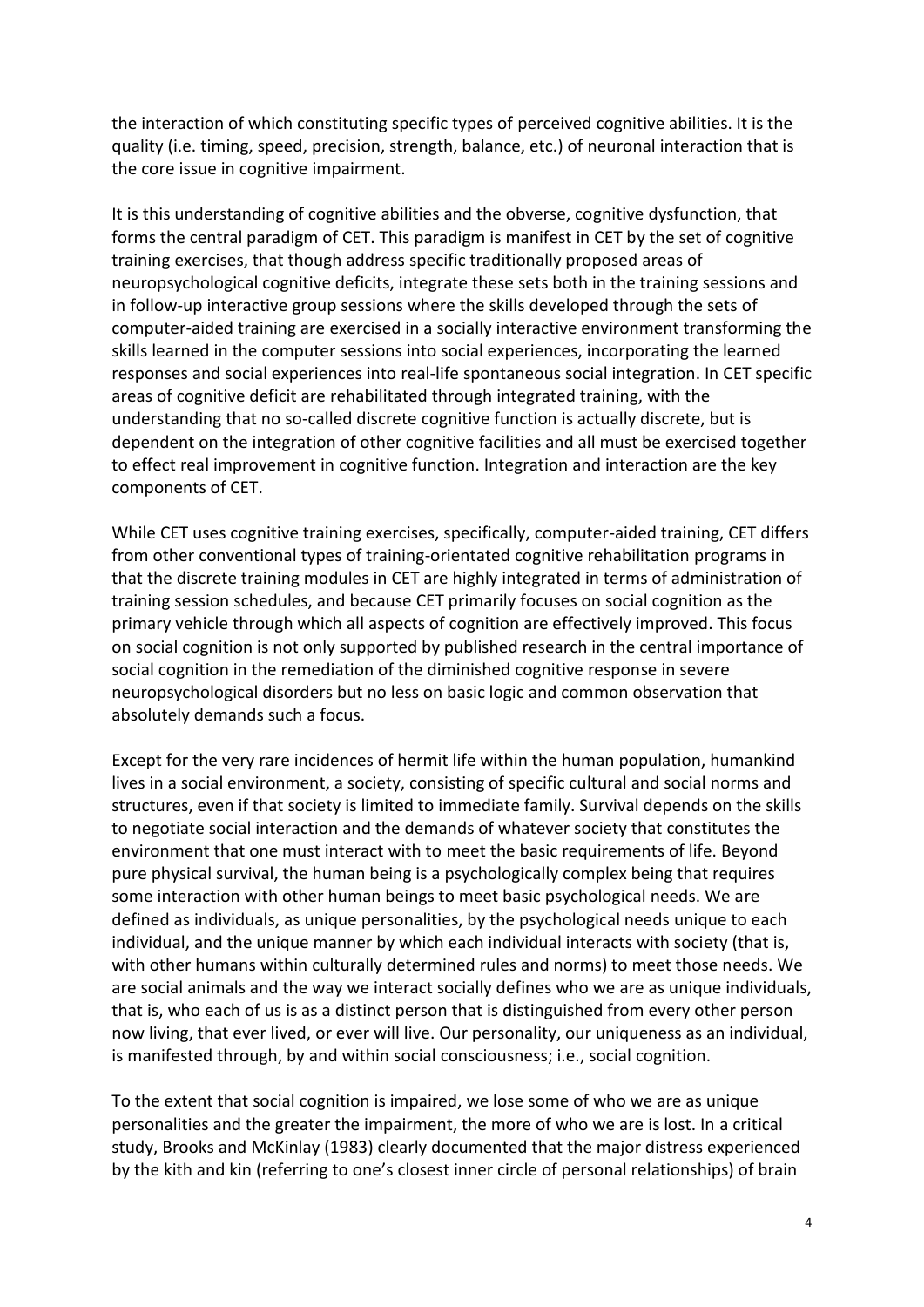injured patients was not so much a concern over the residual neurocognitive deficits, but the heartbreak of what was perceived as a "personality change" -- the loss of the person, the specific qualities that kith and kin had known so well in the injured person that were missing in the aftermath of the injury. The individual that they had known so well, though still there in person, and perhaps even physically vibrant, the special ingredients that uniquely characterized that person were paradoxically not there. Santoro and Spiers (1994) defined this change as a decrement in *social cognitive* construction.

In acquired social cognitive impairment, depending on its severity, some extent of the spontaneity of charm, humor, gregariousness, enthusiasm, and wit that characterized a unique personality is no longer recognizable in the person, the loved one that kith and ken had known so well. In developmental social cognitive impairment, that spontaneity of charm, humor, gregariousness, enthusiasm, wit, and range of affective response and certain intellectual skills have not properly developed, and depending on the severity of impairment, the personality is to some extent "unfinished," the individual "incomplete."

In both acquired and developmental social cognitive impairment, depending upon the severity of impairment, the individual is to some extent a shell missing some portion of the full spark of inner psychosocial vitality and the true essence or potential of the individual's unique identity. The remediation of deficits in social cognition addresses exactly the same problems regardless of whether impairment resulted from a developmental or acquired condition through the positive, enriched stimulation of the fundamental mechanisms inherent in the natural neuroplasticity of the brain, making CET equally suited for developmental disorders as well as acquired disorders, including the remediation of cognitive deficits in disorders along the autism spectrum. CET, in addition to its proven efficacy in schizophrenia and schizoaffective disorder, offers equal promise in efficacy of remediation of neurocognitive deficits in a broad range of both developmental and acquired conditions.

CET aims at facilitating the attainment of age-appropriate cognitive milestones that are the developmental products of social cognition. These developmental products of social cognition are not so much a smorgasbord of 'social skills' but rather *a way of thinking* about oneself and other people by which to intuitively know how to get along with others and wisely negotiate these relationships at home, with friends, at school, and, on the job; and by which to know how to express oneself or otherwise get the main point or "gist" of the subject of concern or immediate attention when dealing with other people and in navigating the tangles of revolving social interactions. This way of thinking normally evolves in the natural developmental process of physical and neuropsychological cognitive maturity through experience and stages of learning in the socialization and educational milieu of the everyday interaction with the social environment circumscribed within the age-appropriate demands of society.

Adult thinking, as compared to the appropriate thinking of an earlier age, is characterized by 1) "gistful" abstraction rather than concrete detailed thinking, 2) active rather than passive processing, 3) an appreciation of flexible norms compared to rigid rules of conduct, and 4) the use of spontaneous and appropriate judgement in novel social situations rather than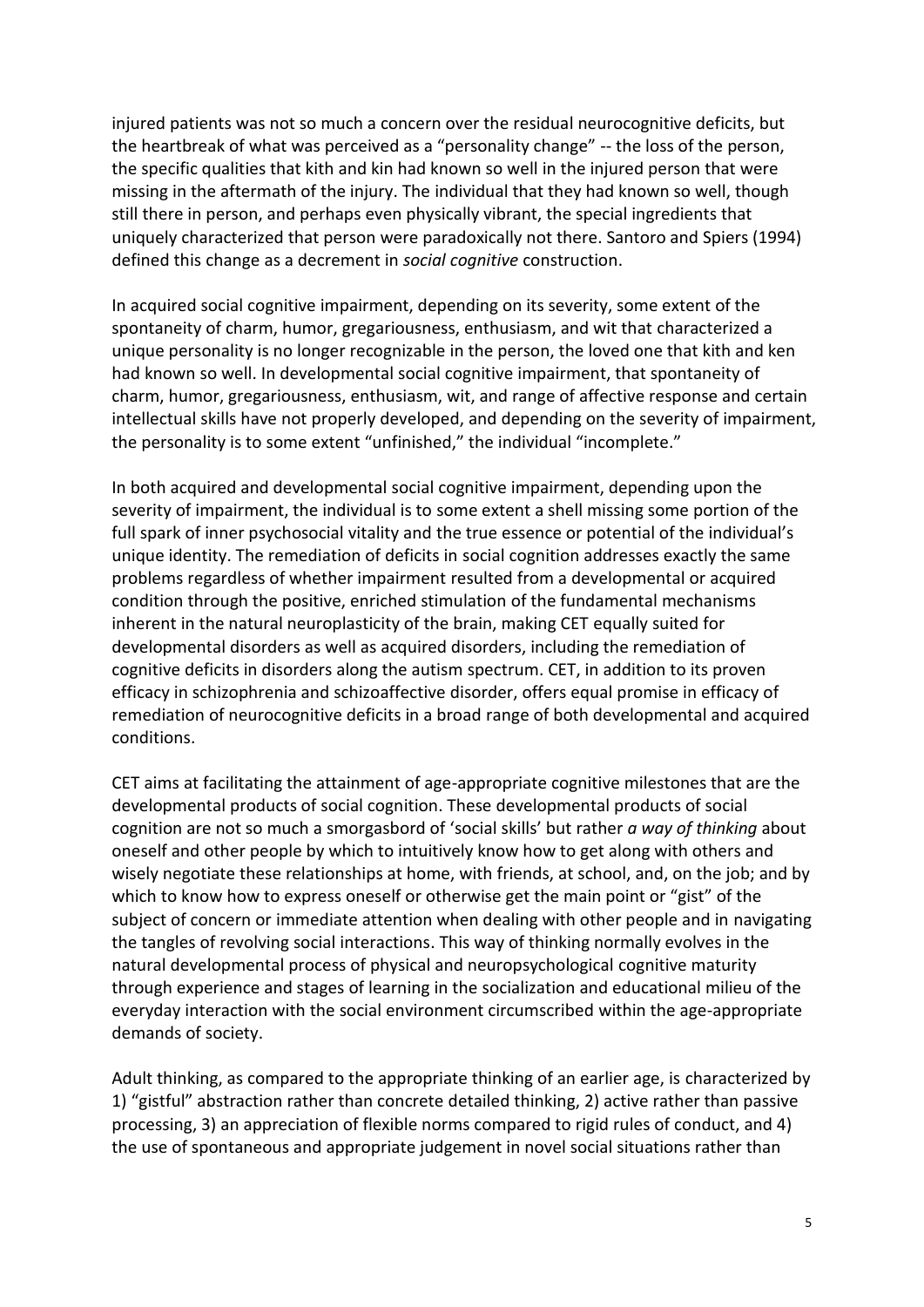rehearsed responses to scripted situations (Brim 1966; Selman and Schultz 1990). Social cognition has been referred to as "social intelligence," first described by Thorndike in 1920 as "the ability to act wisely" (cited in Taylor and Cadet 1989), and defined as the practical, tacit or crystalized intelligence that enables ordinary men and women to achieve and maintain rewarding relationships and to secure meaningful life goals (Salthouse 1987; Sternberg et al. 1995; Sternberg and Wagner 1986; Walker and Foley 1973; Taylor and Cadet 1989). It underlies what is popularly referred to as "common sense." Social intelligence is only moderately correlated with the general intelligence measured by intelligence quotient (IQ) tests (Sternberg et al. 1995). Formal IQ largely reflects the verbal and logical skills associated with test taking. Since social intelligence, unlike IQ, is seen as developing and growing over six decades (Sternberg et al. 1995), it is this developmental process that CET aims to stimulate and energize to recover from the stalled or stunted state in developmental etiologies and to restart to regain lost ability in acquired etiologies.

In CET, perspective taking is the clinical linchpin around which other key aspects of social cognition are organized and addressed. Newman (2001) provided a most helpful review of social cognition research and its relevance to schizophrenia. Newman reminds us of the human tendency to quickly attribute stable trait characteristics to other persons, and to ignore the social context and constraints that might alter these first impressions. This wellestablished tendency is known as "correspondence bias," and is particularly common among patients with schizophrenia who might lack the interest, mental stamina and motivation to pursue information about social context. This may also commonly be observed in patients in autism spectrum disorders (ASD), which share similar symptomatology with the negative symptoms of schizophrenia. Memory of past interactions with others and an awareness of how one has previously responded, especially when a change in behavior is indicated, are also crucial for correct social cognition (Newman 2001).

Another crucial aspect is affect, which has long been recognized as a vital component of social cognition, though most researchers, not only in schizophrenia, but in ASD and other disorders in which neuropsychological cognitive functions have been disturbed, have focused on the ability to judge affect in the other person. This focus is inherently misguided for two fundamental reasons: 1) it is not possible for the cognitively impaired individual to fully understand affect in another if the impaired individual is lacking in affect, as affect itself, especially appropriate affect, would be foreign, not experienced, unknown and simply not understandable from other than the most superficial level if the impaired individual her/himself was incapable of her/his own appropriate spontaneous affective response; and 2) it is precisely one's own emotional state that influences the perception of another's emotional state and determines the selection and processing of personally relevant social information. The regulation of affect is pivotal to the formation and maintenance of social relationships. Affect informs and directs reasoning, such that "emotional intelligence" has now been recognized as an integral component of social cognition (Mayer, Salovey and Caruso 2004). The reduced, blunted or poorly regulated affect often seen in schizophrenia and in ASD, could understandably contribute to profound social cognitive deficits. Social cognition is further developed through group interaction, particularly through the formation of a shared understanding regarding common themes (Newman 2001), and it is group social cognition sessions that form the venue through which deficits in social cognition are specifically targeted in CET through an emphasis on perspective taking.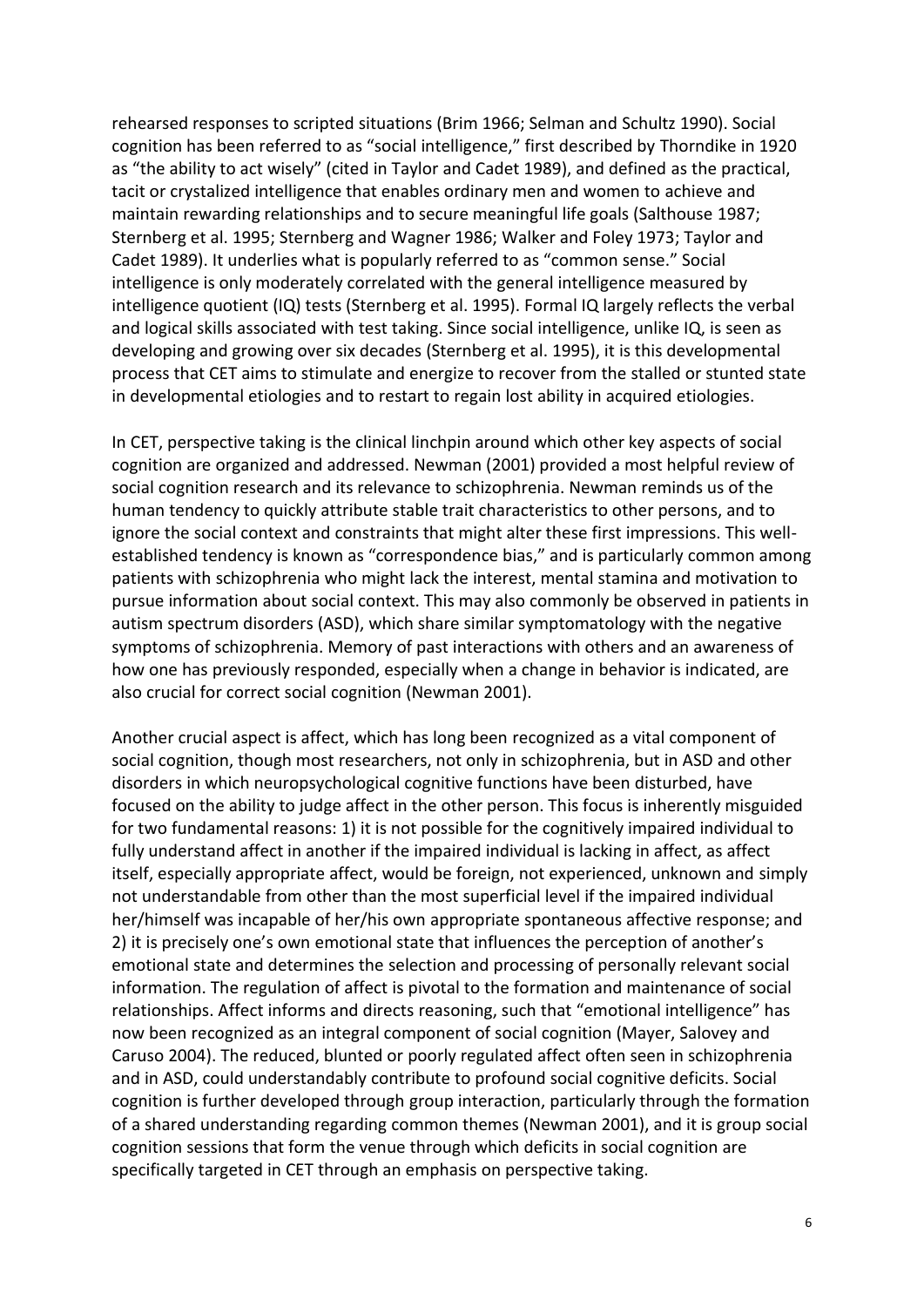The main principle of this emphasis is recognition of the need of the ability to go beyond rapid, spontaneous first impressions to the thoughtful appraisal of social contexts and circumstances that better explain another person's thinking, feeling and behavior. Social context appraisal can also transcend individual behavior and extend to the culturally transmitted "norms" of small and large groups. Failures in societal perspective taking could be thought of as a loss of common sense (Stanghellini 2000). Perspective taking and the related social context appraisal, appreciation of one's own and another's affect, reflection on past interpersonal experiences, and development of a shared understanding, are the major areas of learning that constitute the CET program. In every group exercise, homework, and feedback experience, participants are encouraged to think abstractly about one or more of these concepts. CET is essentially a learning program whereby learning is self-defined from within each participant through the experience of group interaction, and self- and social reflection, that effectively energizes or restarts the inherent developmental process of social cognition needed to acquire the cognitive competencies that support a personally meaningful and rewarding life. In CET the participant learns to THINK AND FEEL as opposed to simply learning MECHANICAL ACTION.

Since social cognition is unequivocally demonstrated to be the vessel by which healthy individuality may grow in formation of the whole person by interacting with the social environment in an appropriate manner, and constitutes the central avenue by which we are defined as who we are, social cognition must be the central core through which the remediation of all neuropsychological cognitive impairment is addressed, and, since social cognition, like all other proposed discrete areas of neuropsychological cognition, are in truth, composed of various interactions with each other, CET uses specific training modules addressing so-called discrete neurocognitive functions that overlap and reinforce each other, all processed through, and integrated within, areas of social cognition.

#### **Program Curriculum**

*Computer-aided cognitive training.* The CET curriculum consists of graduated computeraided training using attention, memory and problem-solving software. These software exercises are coupled with social cognition group sessions. As stated above the emphasis of CET is on social interaction and the group dynamic, and even the software exercises are conducted within a socially interactive environment. For the software exercises this environment is established by a buddy system, in which the participants are grouped in pairs with the software exercises executed within a three-way interactive dialogue between the paired participants and a clinician coach. The computer serves as the medium for participant socialization and the provision of support and as an aid and stimulus in identifying and resolving cognitive deficits demonstrated in the performance of the exercises. The computer exercises then, while focusing on specific tasks, are always part of a dialogue, and while building skills by repetition and gradual increments in difficulty as task scores reach progressive stages of achievement, the computer exercises occur within, and become part of, a social exchange so that all skills and each so-called discrete neurocognitive function are exercised and integrated within an overall arena of social cognition, by which social cognition is stimulated and developed through incidental (or implicit) learning.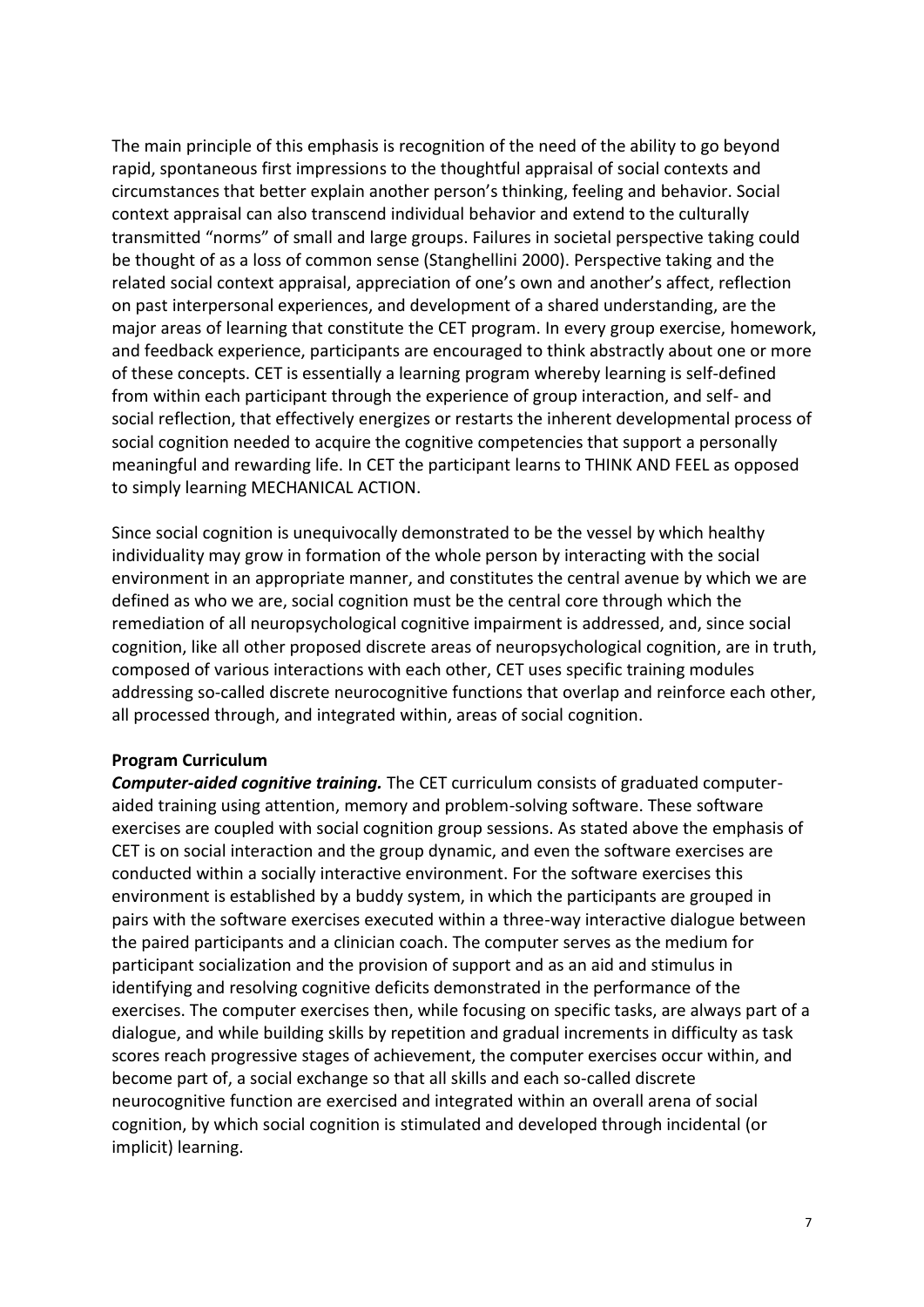The CET computer training is conducted on a weekly basis, generally consisting of a total of 60 hours, with each single session one hour in duration. This is a general guideline and, depending on the severity of cognitive deficits, some participants will require less or more sessions and shorter or longer sessions. In the CET clinical trial studies, each computer training session was limited to a single pair of participants; in real world applications it might be more cost-effective to train in a group of 3 or 4 pairs. The CET computer training consists of three exercises from Dr Ben-Yishay's Orientation Remediation Module developed at the highly renowned New York University Rusk Institute of Rehabilitative Medicine Brain Injury Day Treatment Program, New York, NY, USA (Ben-Yishay, Piasetsky and Rattok 1985), focusing on vigilance, selective attention, the ability to shift between auditory and visual modalities and rapid decision-making.

These attention-training exercises are followed by training in seven memory routines and then by training in six problem-solving exercises, both from the neurocognitive training system developed by Dr. Odie Bracy, Neuroscience Center of Indianapolis, Indianapolis, Indiana, USA. The Bracy computer-aided cognitive rehabilitation programs developed at the Neuroscience Center of Indianapolis are the single most widely adopted computer-based intervention exercises for cognitive dysfunction in a wide variety of medical disorders in hospitals, rehabilitation centers and clinics across the United States. In addition to developing skills in the cognitive areas of attention, memory and problem solving, and stimulating the development of social cognition, the CET computer training exercises build mental stamina, the lack of mental stamina one of the major roadblocks to the rehabilitation of cognitive impairment in many types of disorders, most notably schizophrenia, major depression, severe ASD, dementia and in brain injury.

*Social cognition group sessions.* The social cognition group program consists of a highly structured but never didactic or pedantic learning environment by which social consciousness is internalized through education, instruction and feedback from homework, reflection, discussion, observation, and participation in the group dynamic, its formalized and unsaid rules and expectations and the consideration of the perspective of the other in the group interrelationships in the naturally evolving bonding and identification with the group and the individual connections forged with its fellow members.

The structured group environment provides a socializing experience in a nurturing, supportive, reassuring atmosphere in which anxiety and pressure to perform/participate and conform is minimized through a gentle orientation to the group process and a growing sense of belonging to, and identifying with, the group. In being included and expected to equally contribute her/his own thoughts and perceptions to every part of the group process as an integral member of the group, each member begins to understand that every member of the group, including her/himself, is critical to the group, without which the group dynamic is substantively changed. Any sense of pressure or anxiety of fully participating in the group is gradually eliminated as each member visualizes her/himself as part of the working group, and her or his input and participation is not distinct from the group and not judged by it or its rules, but rather an inextricable component of the group, its process and its unique dynamic.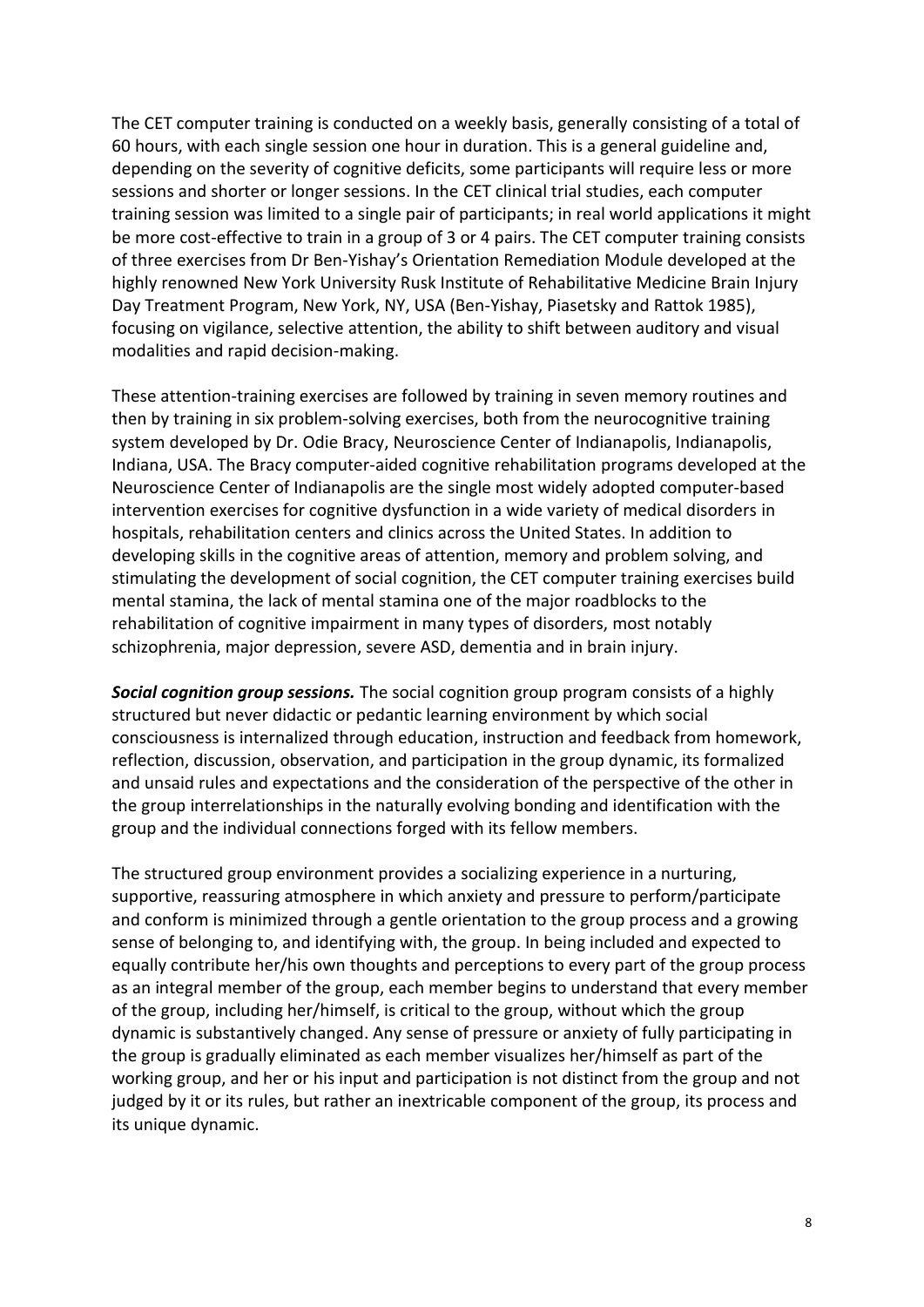Though instructionally based, with guided rules of participation, the structured learning environment of the CET social cognition group program does not indoctrinate or impose a rigid prescription of social behavior, but sets an example of social decorum through which sensitivity to, and understanding of, social context, perspective taking and affective engagement takes place, whereby the basic tenets of social behavior may be gleaned, generalized and logically applied to the myriad contexts of real-world social interaction. In the group process the trainee practices verbalizing and expressing clear thinking and observes and learns from the other group members who variously succeed or fail in their responses or assignments. Trainees are rewarded for their successes and supported and encouraged when struggling. The group experience provides a nonthreatening venue to acquire and strengthen basic abilities essential for the development of social cognition, such as how to make and complete an intelligible statement, how to ask questions or give one's opinion appropriately and sensitively, how to agree and tactfully disagree, and how to become an active and attentive listener. All group activities are designed to 1) keep members focused on a task; 2) instruct and reinforce how to use language in a socially appropriate and relevant manner; 3) instruct and reinforce how to give and receive constructive feedback about how a member performs a designated activity; 4) instruct and reinforce how to best utilize and benefit from interactive coaching; and 5) instruct and reinforce how to tailor one's performance to the particular nature or characteristics of a given audience and/or situation.

Through the group process a trainee practices giving support and acting empathetically and understanding someone else's feelings in different situations (i.e. perspective taking) within the "living theatre" of the group with its different members, personalities and problems –– learning through instruction, experiences, interacting, cooperation, teamwork, feedback, discussions and exchanges of opinions, and the freeing up and development of one's own affective responsiveness and thinking though situations and contexts; learning not by strict rules, rote memory or conditioned behavior, but by the natural "incidental" or implicit learning that characterizes the learning acquired by the experiences of living a normal life in the real world without the real-world threats and chaos that overwhelm those with cognitive deficits.

The CET social cognition group consists of 6 to 8 group members. The program outline that follows is based on a 6-member group. The CET social cognition group program is composed of 45 1.5 hour sessions, one session per week. The sessions are numbered sequentially and divided into 3 modules: a) module I -- basic concepts; b) module II -- social cognition; and c) module III -- CET applications. Though module II is identified as a "social cognition" module, the CET social cognition group program is inherently a program of social cognition development and reinforcement, with all three modules devoted to developing and reinforcing social cognition; module I providing the fundamental concepts of CET and its focus on social cognition, module III directed toward the application of social cognitive skills in different aspects of social interaction, and module II concentrating on the discrete processes that constitute social cognition per se. The sessions of the CET social cognition group program described herein are numbered in ascending numerical order corresponding to level of difficulty, from lowest to highest, and should be presented in order. Sessions 1, 2 and 3, which provide a basic orientation to CET, social cognition and the group structure and process, *must* be presented at the beginning of the program in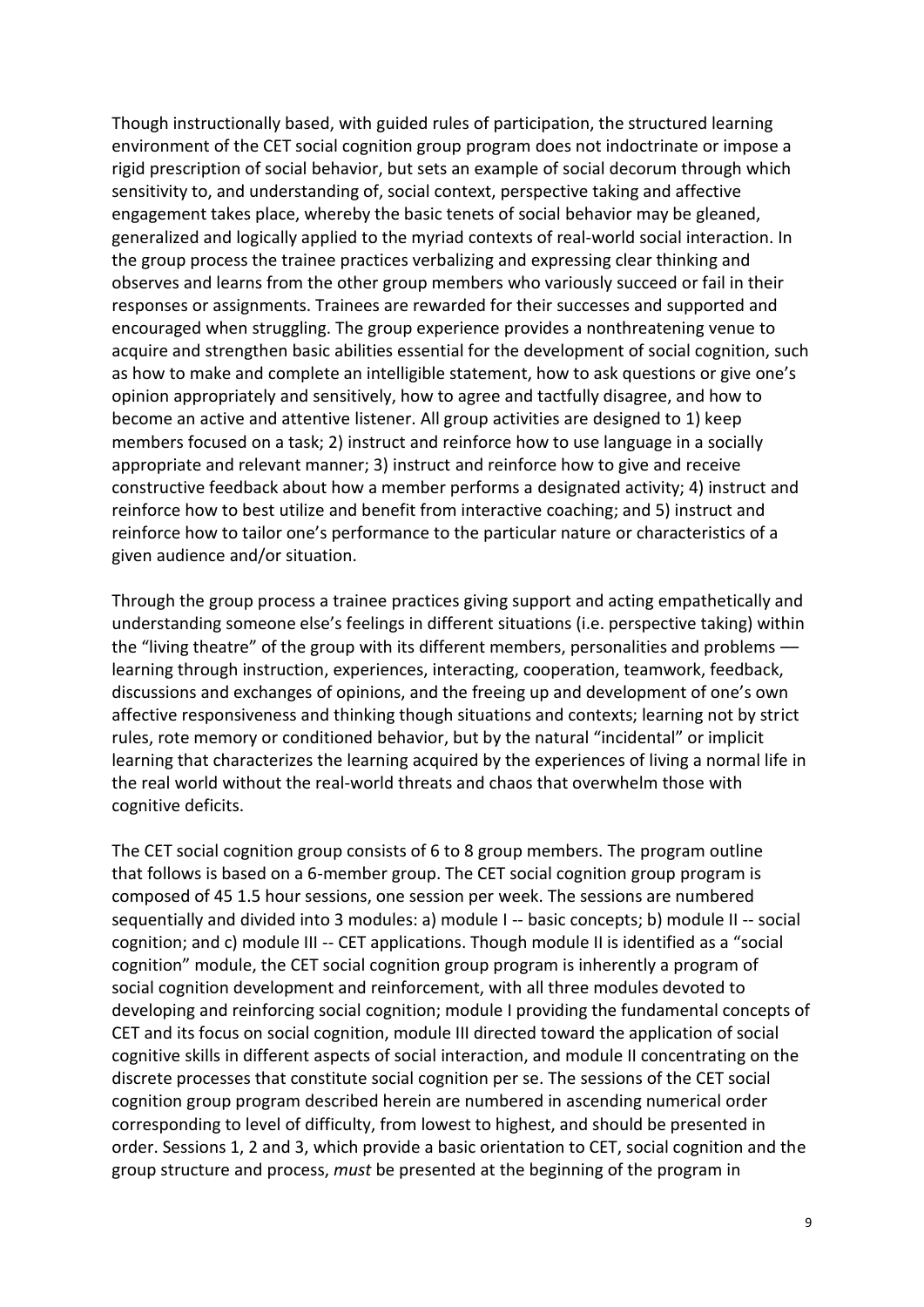sequential order. Though the general program is composed of 45 sessions, two additional less-structured sessions may be appended to the program if deemed needed to clear up any points that remain problematic for any member.

Each of the three CET social cognition group program modules are composed of a set of sessions, each session identified by number and by psychoeducation topic and exercise theme, as follows:

Module I

Basic Concepts

(Psychoeducation topic/Exercise theme) Session 1 Orientation to CET Session 2 Understanding one's disorder or disability/Initial recovery plans #1 Session 3 Components of CET/Initial recovery plans #2 Session 4 Internal coping –– signals of distress/Categorization #1 Session 5 Internal coping –– modifying stress/Categorization #2 Session 6 Getting motivated/Categorization #3 Session 7 Regulating your emotions/Categorization #4 Session 8 The gist/Sound bite #1 Session 9 Memory/Sound bite #2 Session 10 Cognitive flexibility/Sound bite #3 Session 11 Quiz #1/Sound bite #4

# Module 2

Social Cognition

(Psychoeducation topic/Exercise theme)

Session 12 Overview of social cognition/Introduce yourself #1 Session 13 Social context appraisal/Introduce yourself #2 Session 14 Perspective taking/Introduce yourself #3 Session 15 Emotional temperature taking/Introduce yourself #4 Session 16 Non-verbal cues/Introduce yourself #5 Session 17 Listening and giving support/Introduce yourself #6 Session 18 Elaborated and unelaborated speech/Introduce yourself (optional) Session 19 Motivational account/Dragnet and Columbo #1 Session 20 Responding to a valid criticism/Dragnet and Columbo #2 Session 21 Responding to an invalid criticism/Dragnet and Columbo #3 Session 22 Expressing criticism/Dragnet and Columbo #4 Session 23 Self-defeating thinking/Condensed message #1 Session 24 How to change self-defeating thinking/Condensed message #2 Session 25 Consequences of self-defeating thinking I/Condensed message #3 Session 26 Consequences of self-defeating thinking II/Condensed message #4 Session 27 Quiz/Interim recovery plans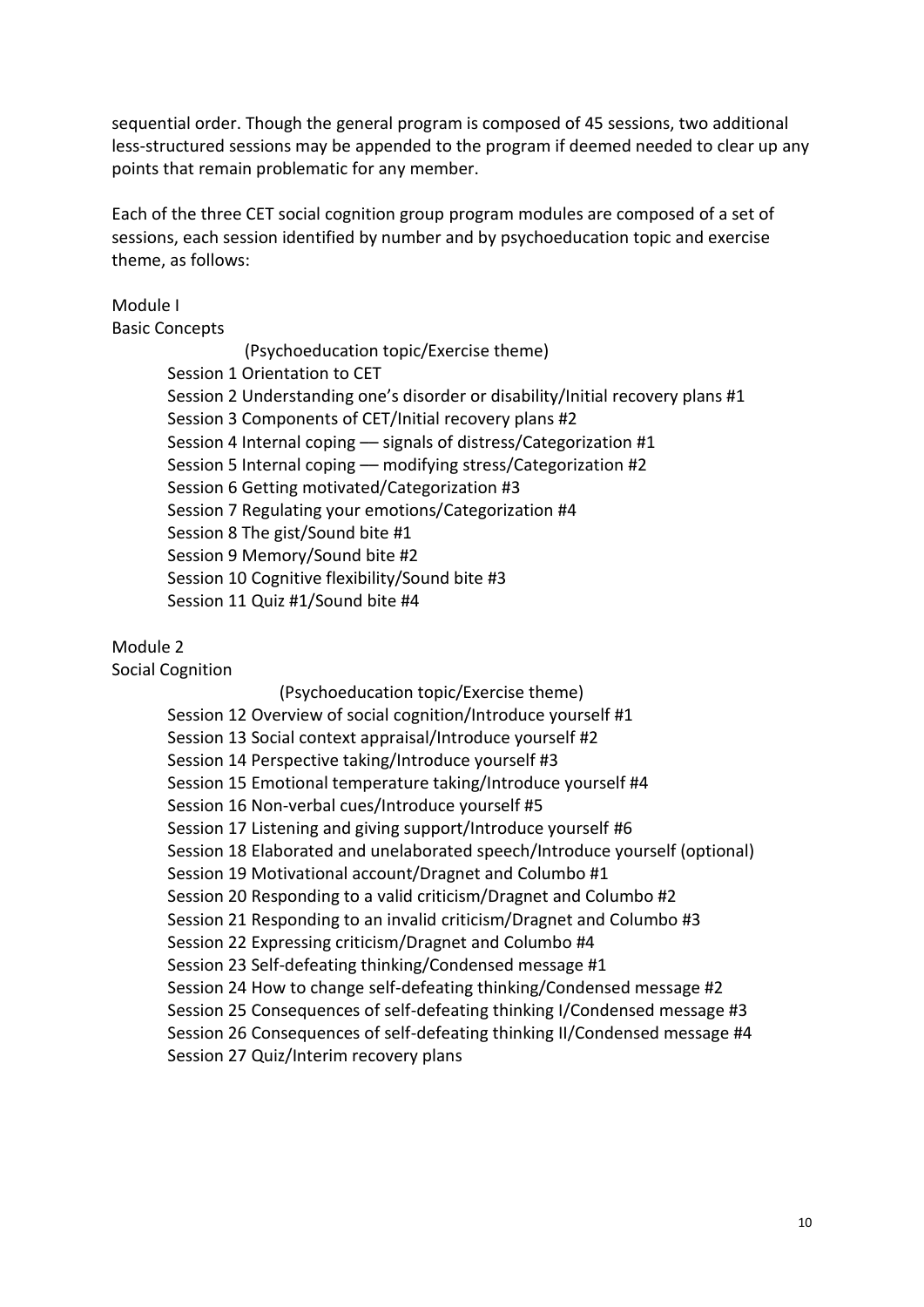## Module 3 CET Applications

(Psychoeducation topic/Exercise theme) Session 28 Interim recovery plans Session 29 Common social dilemmas/Using CET to help a friend #1 Session 30 Adjustment to disability/Using CET to help a friend #2 Session 31 Managing your disability/Using CET to help a friend #3 Session 32 What is still missing in your life?/Using CET to help a friend #4 Session 33 Initiating conversation/Initiating and maintaining conversation #1 Session 34 Vocational effectiveness/Initiating and maintaining conversation #2 Session 35 CET and relationships/Initiating and maintaining conversation #3 Session 36 Choosing an environment/Initiating and maintaining conversation #4 Session 37 Generalization -- the transfer of learning/Introduce a friend #1 Session 38 Obstacles to implementing CET/Introduce a friend #2 Session 39 Transitions/Introduce a friend #3 Session 40 Play #1 –– office politics/Introduce a friend #4 Session 41 Play #1 –– office politics (continued)/Introduce a friend #5 Session 42 Play #2 –– hidden agenda/Introduce a friend #6 Session 43 Begin final recovery plans Session 44 Final quiz Session 45 CET topic presentations

Except for sessions 1, 2 and 3, which provide an introduction and orientation to the CET concepts and the group structure, the CET social cognition group sessions follow a standardized format that includes the following components:

1) "Welcome back" opening presentation reviewing the previous session, introducing the agenda for the day, and selecting a group member to be the "chairperson" for the day's session.

2) Homework presentation by each group member with questioning by the coaches to foster deeper perspectives and wider implications on the points covered in the homework assignment.

3) An assigned exercise (from one of 8 themes) that (with the exception of the "introduce yourself" and "introduce a friend" exercises) involves at least 2 group members. Feedback on the performance of the exercise is provided from all the members not participating in the exercise, and from the coaches, the feedback concerning the elements of thinking, emotion and teamwork as related to the exercise and the extent of adherence to the coaching instructions provided during the performance of the exercise.

4) A psychoeducation talk with summary handouts provided for each group member for reference.

5) Homework assignment for the next session based on the day's psychoeducation talk. Each group member's recovery plan (consisting of goal, problem and strategies for problem resolution) is displayed on an individual poster board, and, whenever possible,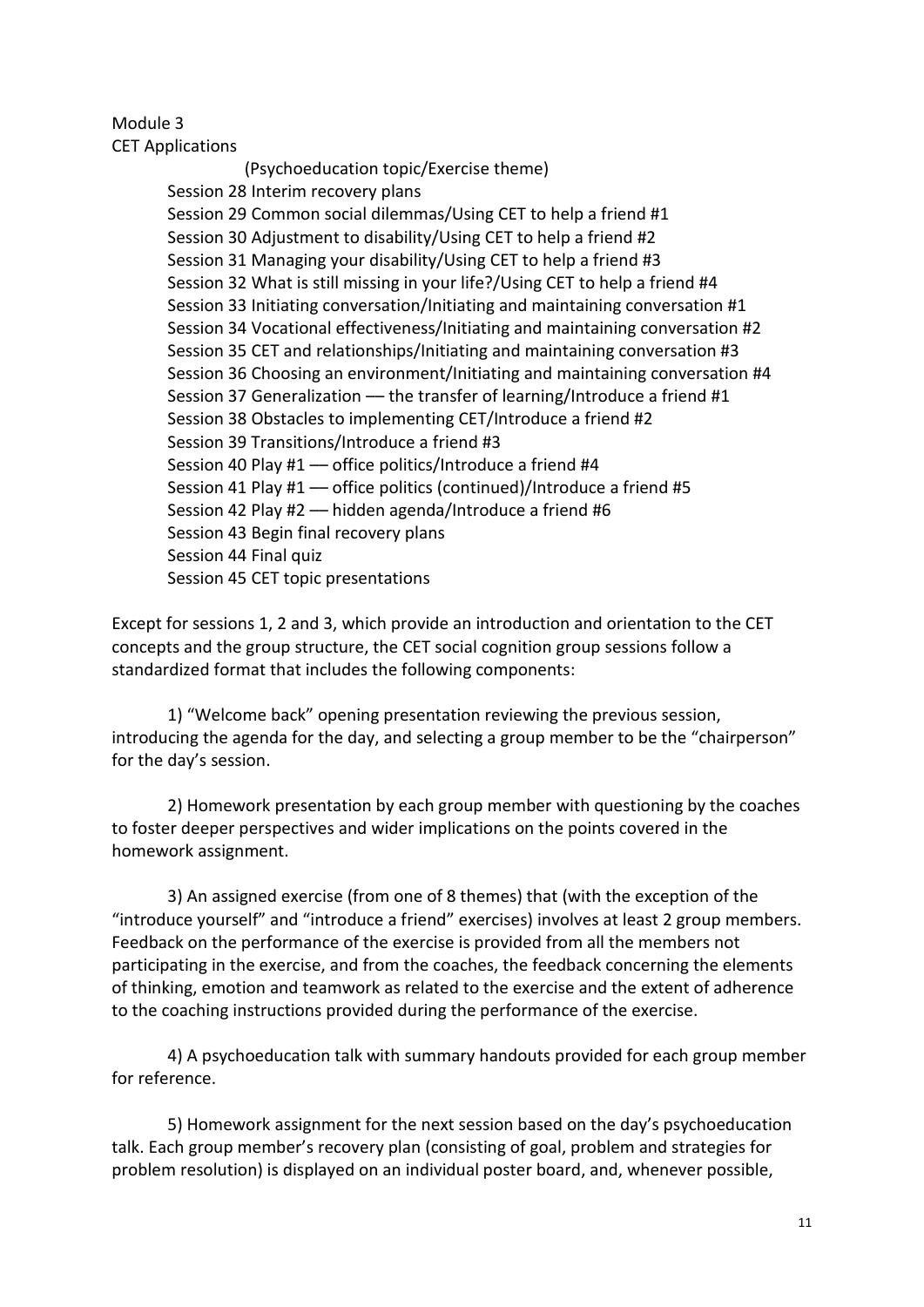coaching instructions and feedback take into consideration each individual's recovery plan, explaining how the coaching instructions and feedback may be relevant to the specific goal, problem and strategies of each plan. Exceptional among cognitive remediation modalities, in CET each group participant is fully responsible for the development of her or his own recovery plan.

## **REFERENCES**

APA/CAPP<sup>1</sup> Task Force on Serious Mental Illness and Severe Emotional Disturbance (2007). *Catalog of clinical training opportunities: Best practices for recovery and improved outcomes for people with serious mental illness* (version 2.0). Washington, DC: American Psychological Association.

Ben-Yisay Y, Piasetsky EB, & Rattok J (1985). A systematic method for ameliorating disorders in basic attention. In MJ Meir, AL Benton & L Diller (Eds.), *Neuropsychological Rehabilitation* (pp. 165-81). New York: Guilford Press.

Blanchard JJ & Neale JM (1994). The neuropsychological signature of schizophrenia: Generalized or differential deficit? *American Journal of Psychiatry* 151: 40-48.

Brenner HD, Roder V, Hodel B, Kiengle N, Reed D & Liberman R (1994). *Integrated psychological therapy for schizophrenia patients*. Toronto: Hogrefe & Huber.

- Brim OG (1966). Socialization through the life cycle. In OG Brim & S Wheeler (Eds.), *Socialization after childhood* (pp. 3-49). New York: John Wiley & Sons
- Brooks D & McKinlay W (1983). Personality and behavioral change after head injury: A relative's view. *Journal of Neurology, Neurosurgery & Psychiatry* 46: 336-44.

Brothers L (1990). The social brain: A project for integrating primate behavior and neuropsychology in a new domain. *Concepts in Neuroscience* 1: 27-51.

Corrigan PW & Penn DL (Eds.) (2001). *Social cognition and schizophrenia.* Washington, DC: American Psychological Association. [http://dx.doi.org/10.1037/10407-000.](http://psycnet.apa.org/doi/10.1037/10407-000)

Eack SM, Hogarty GE, Cho RY, Prasad KN, Greenwald DP, Hogarty SS & Keshavan MS (2010). Neuroprotective effects of cognitive enhancement therapy against gray matter loss in early schizophrenia: Results from a 2-year randomized controlled trial. *Archives of General Psychiatry* 67(7): 674-82.

Hogarty GE (2002). *Personal therapy for schizophrenia and related disorders: A guide to individualized treatment*. New York: Guilford Press.

Hogarty GE & Flesher S (1999). Practice principles of cognitive enhancement therapy for schizophrenia. *Schizophrenia Bulletin* 25: 693-708.

- Hogarty GE, Flesher S, Ulrich R, Carter M, Greenwald D, Pogue-Geile M, Keshavan M, Cooley S, DiBarry AL, Garret A, Parepally H & Zoretich R (2004). Cognitive enhancement therapy for schizophrenia: Effects of a 2-year randomized trial on cognition and behavior. *Archives of General Psychiatry* 61: 866-76.
- Mayer JP, Salovey P & Caruso DR (2004). Emotional intelligence: Theory, findings and implications. *Psychological Inquiry* 15: 197-215.

Mohamed S, Paulsen JS, O'Leary D, Arndt S & Andreasen N (1999). Generalized cognitive deficits in schizophrenia. *Archives of General Psychiatry* 56: 749-52.

Newman LS (2001). What is "social cognition?" Four approaches and their implications for schizophrenia research. In PW Corrigan & DL Penn (Eds.), *Social cognition and schizophrenia* (pp. 41-72). Washington, DC: American Psychological Association.